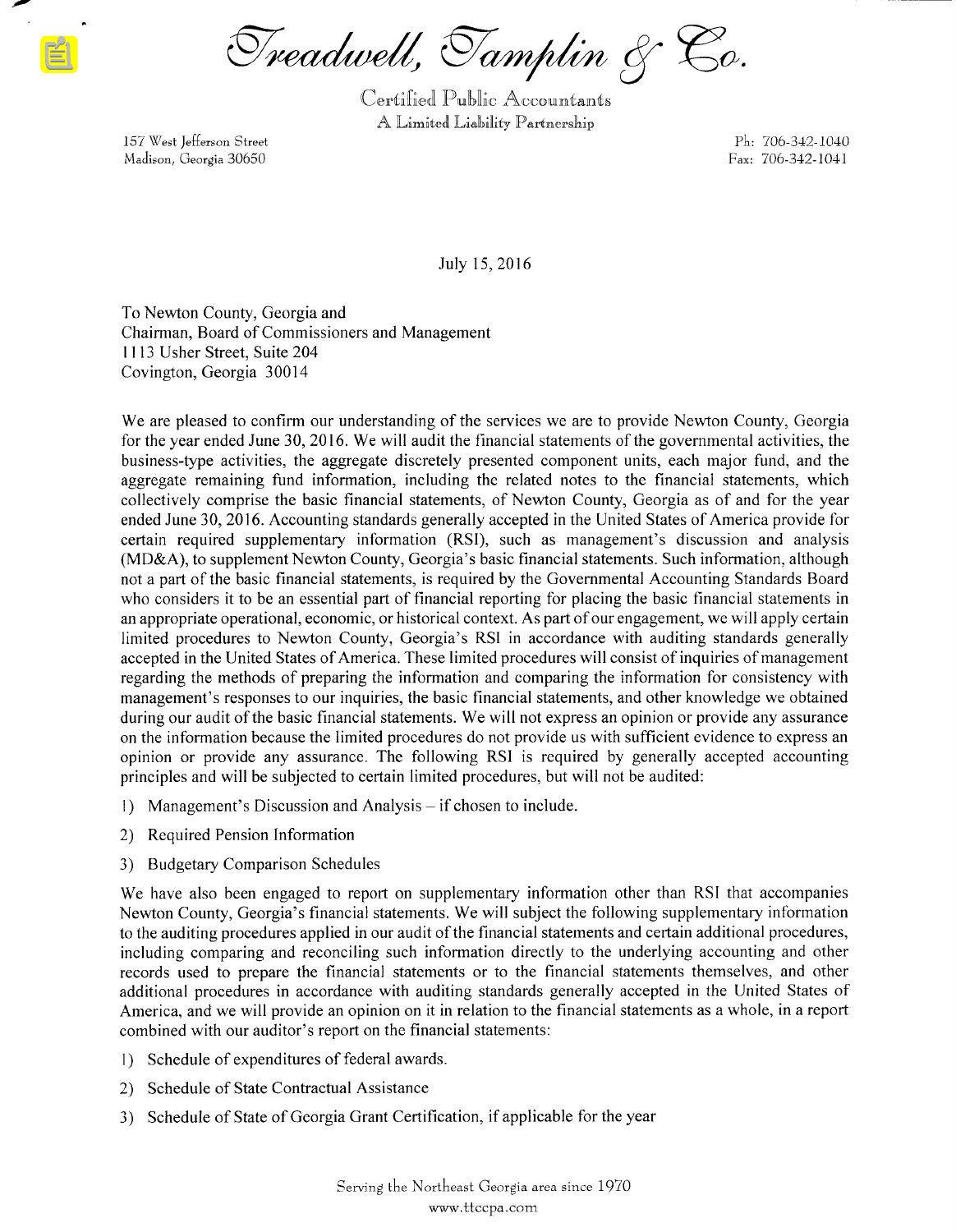## 4) Other Required Supplementary Information

The following other information accompanying the financial statements will not be subjected to the auditing procedures applied in our audit of the financial statements, and our auditor's report will not provide an opinion or any assurance on that other information.

1) Statistical Data– if chose to include.

# Audit Objectives

The objective of our audit is the expression of opinions as to whether your financial statements are fairly presented, in all material respects, in conformity with U. S. generally accepted accounting principles and to report on the fairness of the supplementary information referred to in the second paragraph when considered in relation to the financial statements as a whole. The objective also includes reporting on-

- $\bullet$ Internal control over financial reporting and compliance with provisions of laws, regulations, contracts, and award agreements, noncompliance with which could have a material effect on the financial statements in accordance with Government Auditing Standards.
- $\bullet$ Internal control over compliance related to major programs and an opinion (or disclaimer of opinion) on compliance with federal statutes, regulations, and the terms and conditions of federal awards that could have a direct and material effect on each major program in accordance with the Single Audit Act Amendments of 1996 and Title 2 U.S. Code of Federal Regulations (CFR) Part 200, Uniform Administrative Requirements, Cost Principles, and Audit Requirements for Federal Awards (Uniform Guidance).

The Government Auditing Standards report on internal control over financial reporting and on compliance and other matters will include a paragraph that states that (1) the purpose of the report is solely to describe the scope of testing of internal control and compliance and the results of that testing, and not to provide an opinion on the effectiveness of the entity's internal control or on compliance, and  $(2)$  the report is an integral part of an audit performed in accordance with Government Auditing Standards in considering the entity's internal control and compliance. The Uniform Guidance report on internal control over compliance will include <sup>a</sup> paragraph that states that the purpose of the report on internal control over compliance is solely to describe the scope of testing of internal control over compliance and the results of that testing based on the requirements of the Uniform Guidance. Both reports will state that the report is not suitable for any other purpose.

Our audit will be conducted in accordance with auditing standards generally accepted in the United States of America; the standards for financial audits contained in Government Auditing Standards, issued by the Comptroller General of the United States; the Single Audit Act Amendments of 1996; and the provisions of the Uniform Guidance, and will include tests of accounting records, <sup>a</sup> determination of major program( s) in accordance with the Uniform Guidance, and other procedures we consider necessary to enable us to express such opinions. We will issue written reports upon completion of our Single Audit. Our reports will be addressed to the Chairman and Board of Commissioners of Newton County, Georgia. We cannot provide assurance that unmodified opinions will be expressed. Circumstances may arise in which it is necessary for us to modify our opinions or add emphasis-of-matter or other-matter paragraphs. If our opinions are other than unmodified, we will discuss the reasons with you in advance. If, for any reason, we are unable to complete the audit or are unable to form or have not formed opinions, we may decline to express opinions or issue reports, or we may withdraw from this engagement.

# Audit Procedures— General

An audit includes examining, on a test basis, evidence supporting the amounts and disclosures in the financial statements; therefore, our audit will involve judgment about the number of transactions to be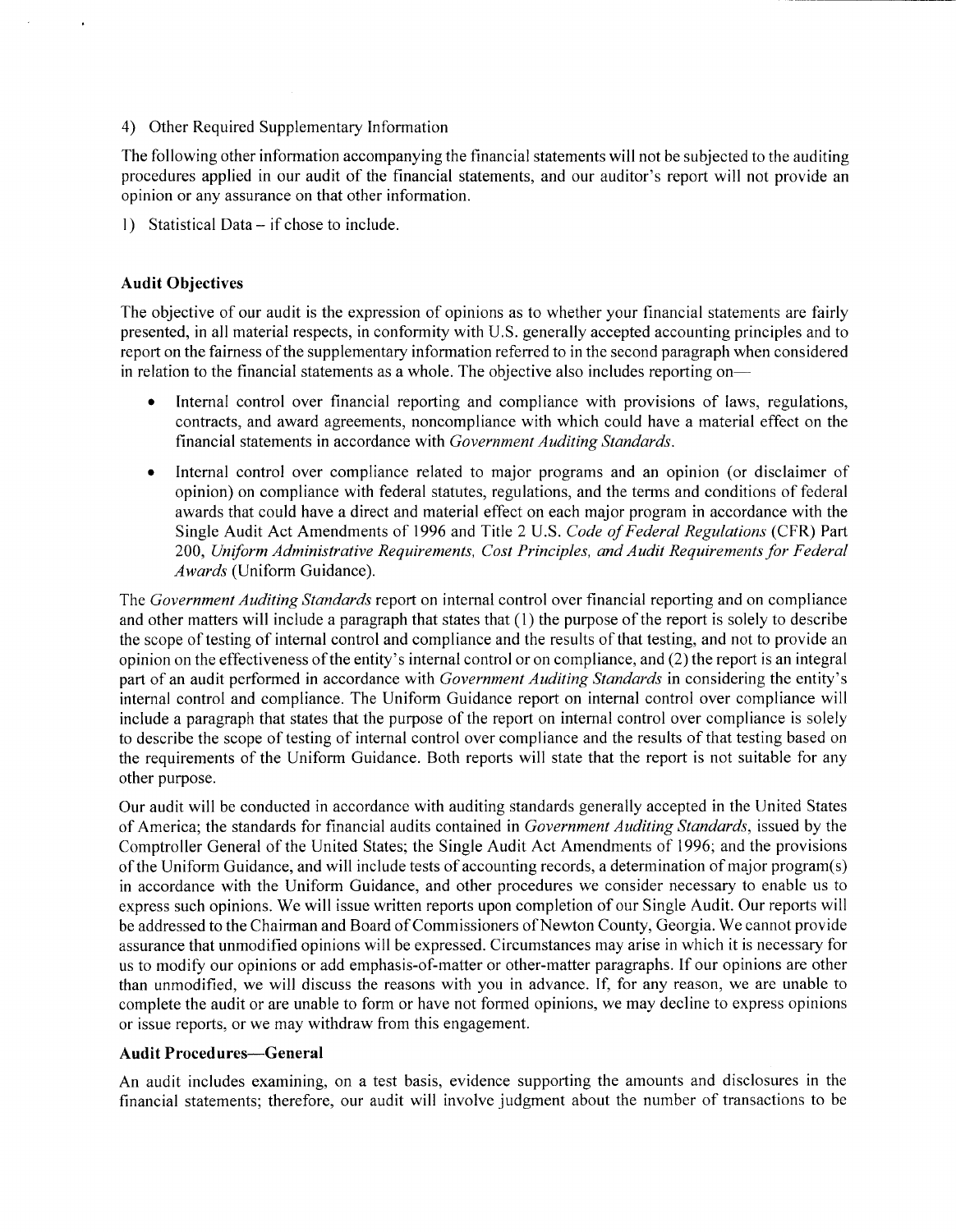examined and the areas to be tested. An audit also includes evaluating the appropriateness of accounting policies used and the reasonableness of significant accounting estimates made by management, as well as evaluating the overall presentation of the financial statements. We will plan and perform the audit to obtain reasonable assurance about whether the financial statements are free of material misstatement, whether from  $(1)$  errors,  $(2)$  fraudulent financial reporting,  $(3)$  misappropriation of assets, or  $(4)$  violations of laws or governmental regulations that are attributable to the government or to acts by management or employees acting on behalf of the government. Because the determination of abuse is subjective, Government Auditing Standards do not expect auditors to provide reasonable assurance of detecting abuse.

Because of the inherent limitations of an audit, combined with the inherent limitations of internal control, and because we will not perform <sup>a</sup> detailed examination of all transactions, there is <sup>a</sup> risk that material misstatements or noncompliance may exist and not be detected by us, even though the audit is properly planned and performed in accordance with U.S. generally accepted auditing standards and Government Auditing Standards. In addition, an audit is not designed to detect immaterial misstatements or violations of laws or governmental regulations that do not have <sup>a</sup> direct and material effect on the financial statements or major programs. However, we will inform the appropriate level of management of any material errors, any fraudulent financial reporting, or misappropriation of assets that come to our attention. We will also inform the appropriate level of management of any violations of laws or governmental regulations that come to our attention, unless clearly inconsequential, and of any material abuse that comes to our attention. We will include such matters in the reports required for <sup>a</sup> Single Audit. Our responsibility as auditors is limited to the period covered by our audit and does not extend to any later periods for which we are not engaged as auditors.

Our procedures will include tests of documentary evidence supporting the transactions recorded in the accounts, and may include tests of the physical existence of inventories, and direct confirmation of receivables and certain other assets and liabilities by correspondence with selected individuals, funding sources, creditors, and financial institutions. We will request written representations from your attorneys as part of the engagement, and they may bill you for responding to this inquiry. At the conclusion of our audit, we will require certain written representations from you about your responsibilities for the financial statements; schedule of expenditures of federal awards; federal award programs; compliance with laws, regulations, contracts, and grant agreements; and other responsibilities required by generally accepted auditing standards.

# Audit Procedures—Internal Control

Our audit will include obtaining an understanding ofthe government and its environment, including internal control, sufficient to assess the risks of material misstatement of the financial statements and to design the nature, timing, and extent of further audit procedures. Tests of controls may be performed to test the effectiveness of certain controls that we consider relevant to preventing and detecting errors and fraud that are material to the financial statements and to preventing and detecting misstatements resulting from illegal acts and other noncompliance matters that have a direct and material effect on the financial statements. Our tests, if performed, will be less in scope than would be necessary to render an opinion on internal control and, accordingly, no opinion will be expressed in our report on internal control issued pursuant to Government Auditing Standards.

As required by the Uniform Guidance, we will perform tests of controls over compliance to evaluate the effectiveness of the design and operation of controls that we consider relevant to preventing or detecting material noncompliance with compliance requirements applicable to each major federal award program. However, our tests will be less in scope than would be necessary to render an opinion on those controls and, accordingly, no opinion will be expressed in our report on internal control issued pursuant to the Uniform Guidance.

An audit is not designed to provide assurance on internal control or to identify significant deficiencies or material weaknesses. However, during the audit, we will communicate to management and those charged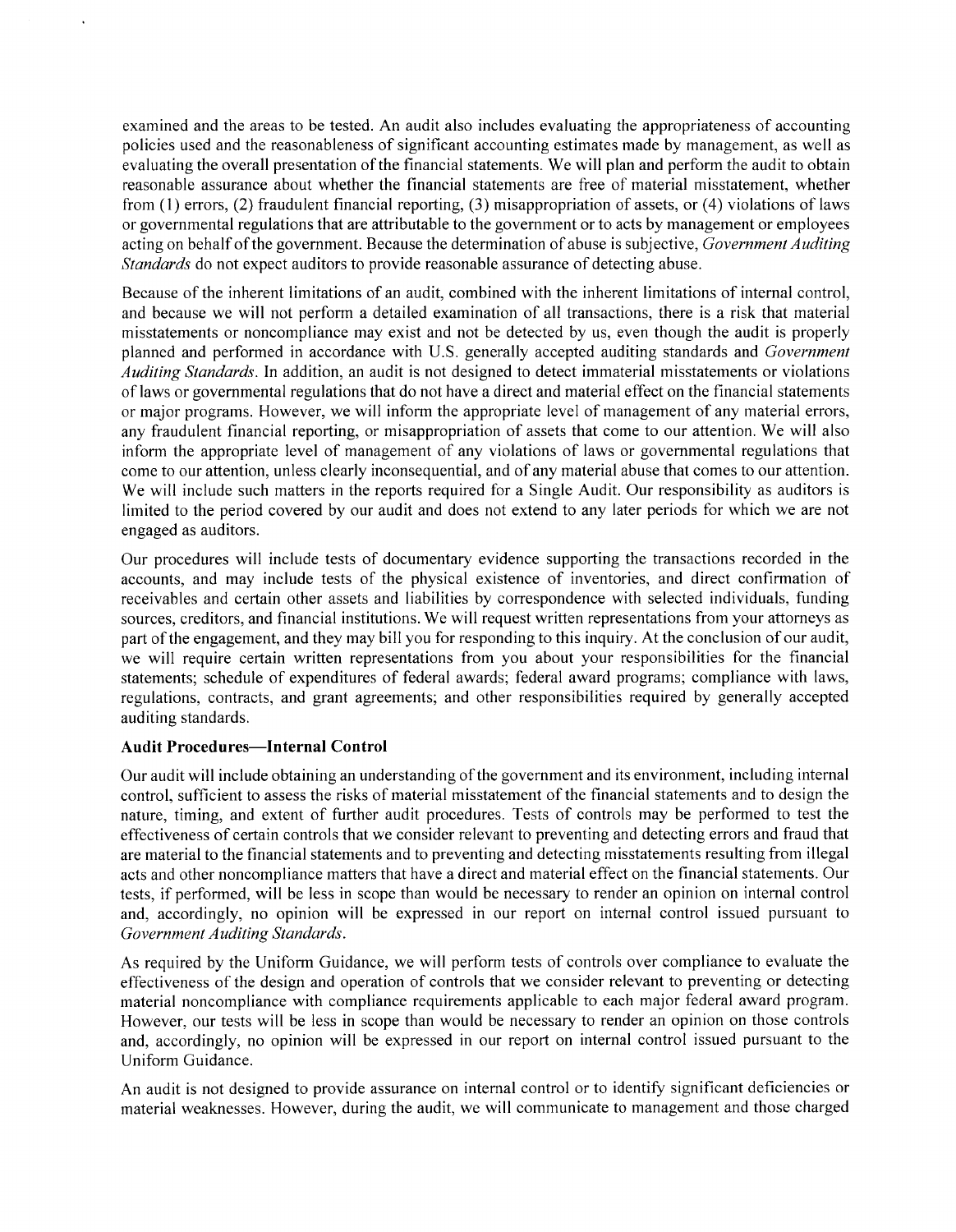with governance internal control related matters that are required to be communicated under AICPA professional standards, Government Auditing Standards, and the Uniform Guidance.

#### Audit Procedures— Compliance

As part of obtaining reasonable assurance about whether the financial statements are free of material misstatement, we will perform tests of Newton County, Georgia's compliance with provisions of applicable laws, regulations, contracts, and agreements, including grant agreements. However, the objective of those procedures will not be to provide an opinion on overall compliance and we will not express such an opinion in our report on compliance issued pursuant to Government Auditing Standards.

The Uniform Guidance requires that we also plan and perform the audit to obtain reasonable assurance about whether the auditee has complied with federal statutes, regulations, and the terms and conditions of federal awards applicable to major programs. Our procedures will consist of tests of transactions and other applicable procedures described in the OMB Compliance Supplement for the types of compliance requirements that could have a direct and material effect on each of Newton County, Georgia's major programs. The purpose of these procedures will be to express an opinion on Newton County, Georgia's compliance with requirements applicable to each of its major programs in our report on compliance issued pursuant to the Uniform Guidance.

## Other Services

We will also assist in preparing the financial statements, schedule of expenditures of federal awards, and related notes of Newton County, Georgia in conformity with U.S. generally accepted accounting principles and the Uniform Guidance based on information provided by you. These nonaudit services do not constitute an audit under Government Auditing Standards and such services will not be conducted in accordance with Government Auditing Standards. We will perform the services in accordance with applicable professional standards. The other services are limited to the financial statements, schedule of expenditures of federal awards, and related notes services previously defined. We, in our sole professional judgment, reserve the right to refuse to perform any procedure or take any action that could be construed as assuming management responsibilities.

## Management Responsibilities

Management is responsible for ( 1) establishing and maintaining effective internal controls, including internal controls over federal awards, and for evaluating and monitoring ongoing activities, to help ensure that appropriate goals and objectives are met;  $(2)$  following laws and regulations;  $(3)$  ensuring that there is reasonable assurance that government programs are administered in compliance with compliance requirements; and (4) ensuring that management and financial information is reliable and properly reported. Management is also responsible for implementing systems designed to achieve compliance with applicable laws, regulations, contracts, and grant agreements. You are also responsible for the selection and application of accounting principles; for the preparation and fair presentation of the financial statements, schedule of expenditures of federal awards, and all accompanying information in conformity with U.S. generally accepted accounting principles; and for compliance with applicable laws and regulations( including federal statutes) and the provisions of contracts and grant agreements ( including award agreements). Your responsibilities also include identifying significant contractor relationships in which the contractor has responsibility for program compliance and for the accuracy and completeness ofthat information.

Management is also responsible for making all financial records and related information available to us and for the accuracy and completeness of that information. You are also responsible for providing us with ( 1) access to all information of which you are aware that is relevant to the preparation and fair presentation of the financial statements, (2) access to personnel, accounts, books, records, supporting documentation, and other information as needed to perform an audit under the Uniform Guidance, (3) additional information that we may request for the purpose of the audit, and (4) unrestricted access to persons within the government from whom we determine it necessary to obtain audit evidence.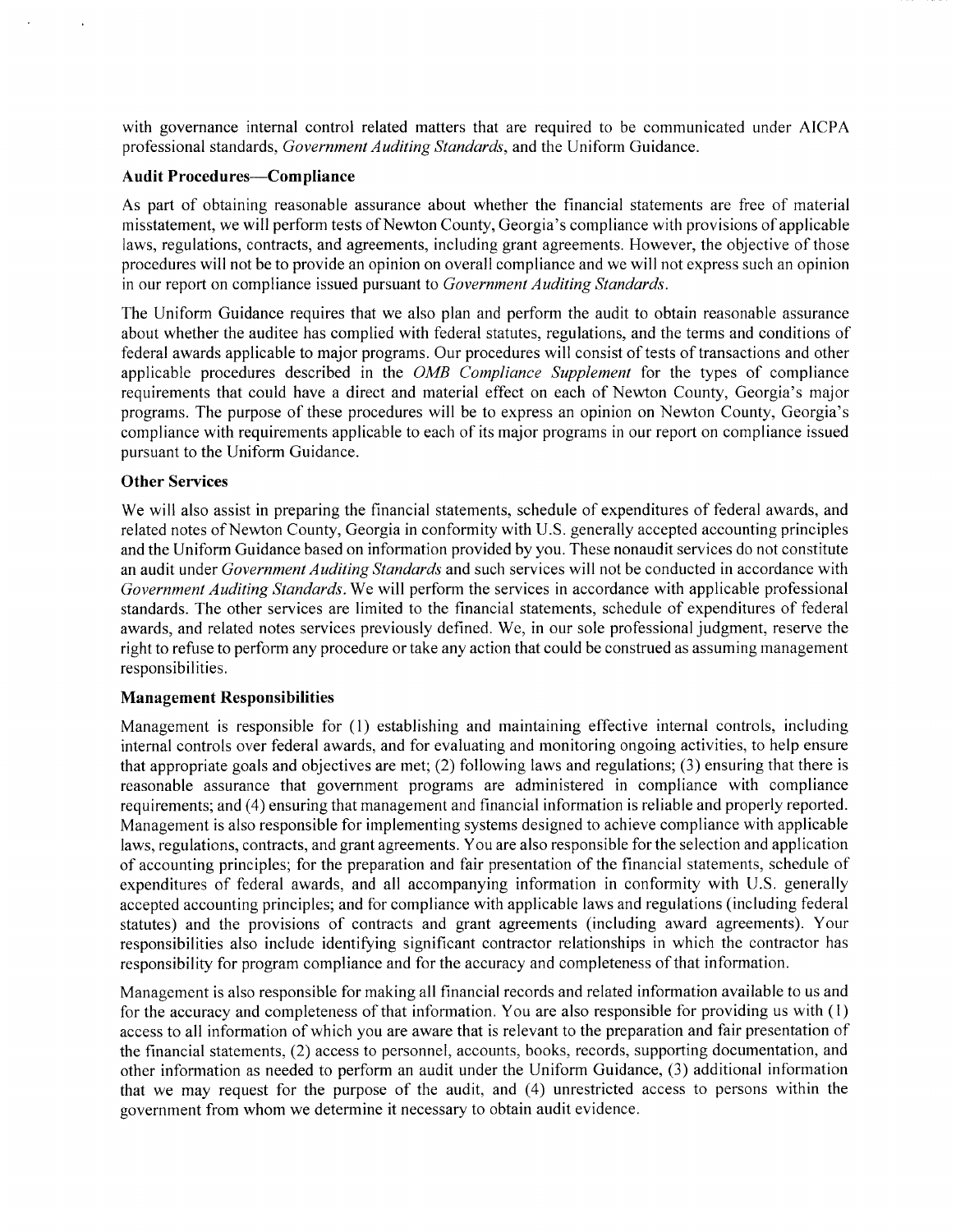Your responsibilities include adjusting the financial statements to correct material misstatements and confirming to us in the management representation letter that the effects of any uncorrected misstatements aggregated by us during the current engagement and pertaining to the latest period presented are immaterial, both individually and in the aggregate, to the financial statements as a whole.

You are responsible for the design and implementation of programs and controls to prevent and detect fraud, and for informing us about all known or suspected fraud affecting the government involving ( 1) management, (2) employees who have significant roles in internal control, and (3) others where the fraud could have <sup>a</sup> material effect on the financial statements. Your responsibilities include informing us of your knowledge of any allegations of fraud or suspected fraud affecting the government received in communications from employees, former employees, grantors, regulators, or others. In addition, you are responsible for identifying and ensuring that the government complies with applicable laws, regulations, contracts, agreements, and grants. Management is also responsible for taking timely and appropriate steps to remedy fraud and noncompliance with provisions of laws, regulations, contracts, and grant agreements, or abuse that we report. Additionally, as required by the Uniform Guidance, it is management's responsibility to evaluate and monitor noncompliance with federal statutes, regulations, and the terms and conditions of federal awards; take prompt action when instances of noncompliance are identified including noncompliance identified in audit findings; promptly follow up and take corrective action on reported audit findings; and prepare <sup>a</sup> summary schedule of prior audit findings and <sup>a</sup> separate corrective action plan. The summary schedule of prior audit findings should be available for our review on September 1, 2016.

You are responsible for identifying all federal awards received and understanding and complying with the compliance requirements and for the preparation of the schedule of expenditures of federal awards including notes and noncash assistance received) in conformity with the Uniform Guidance. You agree to include our report on the schedule of expenditures of federal awards in any document that contains and indicates that we have reported on the schedule of expenditures of federal awards. You also agree to include the audited financial statements with any presentation of the schedule of expenditures of federal awards that includes our report thereon or make the audited financial statements readily available to intended users of the schedule of expenditures of federal awards no later than the date the schedule of expenditures of federal awards is issued with our report thereon. Your responsibilities include acknowledging to us in the written representation letter that (1) you are responsible for presentation of the schedule of expenditures of federal awards in accordance with the Uniform Guidance; ( 2) you believe the schedule of expenditures of federal awards, including its form and content, is stated fairly in accordance with the Uniform Guidance; 3) the methods of measurement or presentation have not changed from those used in the prior period ( or, if they have changed, the reasons for such changes); and (4) you have disclosed to us any significant assumptions or interpretations underlying the measurement or presentation of the schedule of expenditures of federal awards.

You are also responsible for the preparation of the other supplementary information, which we have been engaged to report on, in conformity with U.S. generally accepted accounting principles. You agree to include our report on the supplementary information in any document that contains, and indicates that we have reported on, the supplementary information. You also agree to include the audited financial statements with any presentation of the supplementary information that includes our report thereon or make the audited financial statements readily available to users of the supplementary information no later than the date the supplementary information is issued with our report thereon. Your responsibilities include acknowledging to us in the written representation letter that (1) you are responsible for presentation of the supplementary information in accordance with GAAP; (2) you believe the supplementary information, including its form and content, is fairly presented in accordance with GAAP; ( 3) the methods of measurement or presentation have not changed from those used in the prior period (or, if they have changed, the reasons for such changes); and (4) you have disclosed to us any significant assumptions or interpretations underlying the measurement or presentation of the supplementary information.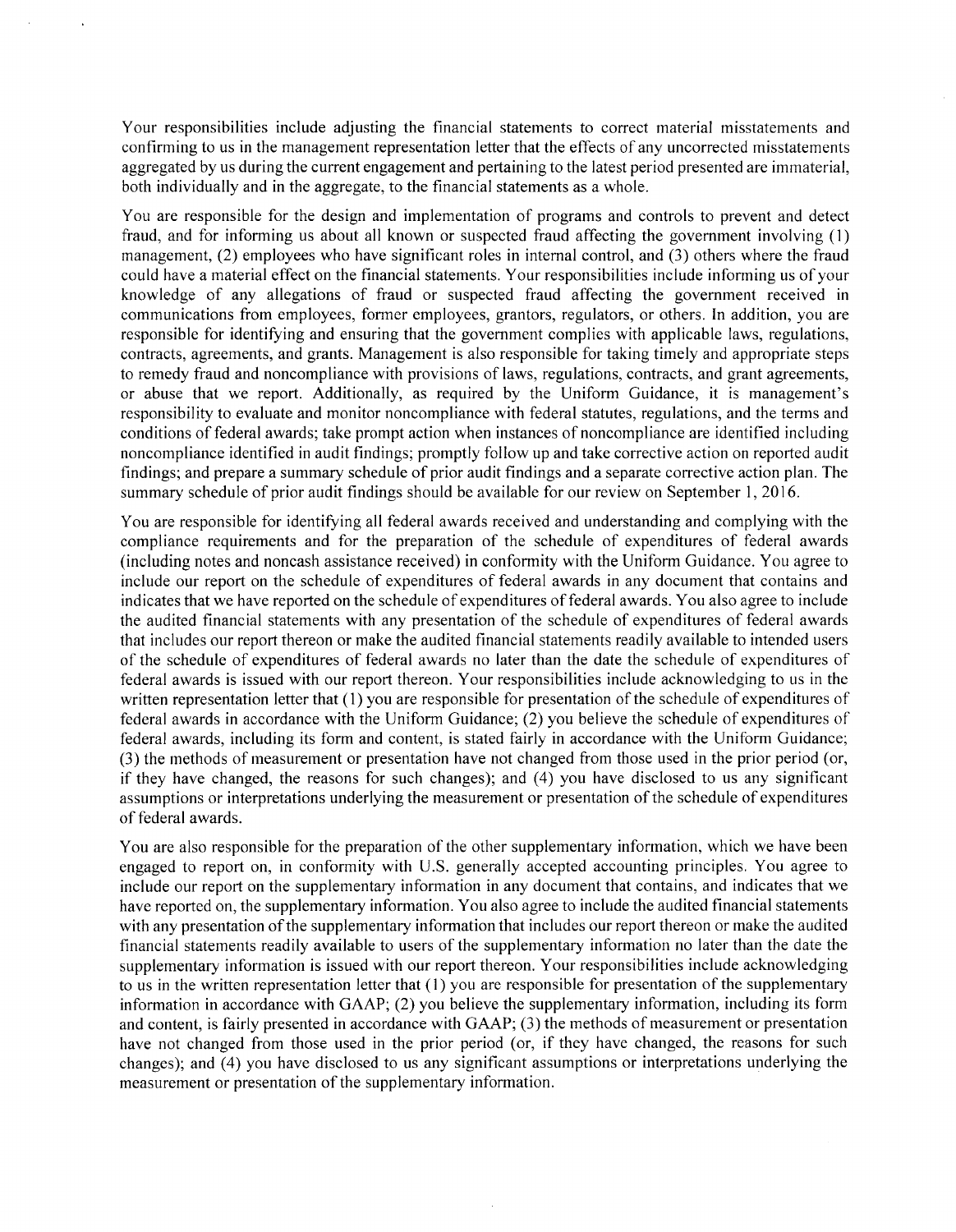Management is responsible for establishing and maintaining <sup>a</sup> process for tracking the status of audit findings and recommendations. Management is also responsible for identifying and providing report copies of previous financial audits, attestation engagements, performance audits, or other studies related to the objectives discussed in the Audit Objectives section of this letter. This responsibility includes relaying to us corrective actions taken to address significant findings and recommendations resulting from those audits, attestation engagements, performance audits, or studies. You are also responsible for providing management's views on our current findings, conclusions, and recommendations, as well as your planned corrective actions, for the report, and for the timing and format for providing that information.

You agree to assume all management responsibilities relating to the financial statements, schedule of expenditures of federal awards, and related notes, and any other nonaudit services we provide. You will be required to acknowledge in the management representation letter our assistance with preparation of the financial statements, schedule of expenditures of federal awards, and related notes and that you have reviewed and approved the financial statements, schedule of expenditures of federal awards, and related notes prior to their issuance and have accepted responsibility for them. Further, you agree to oversee the nonaudit services by designating an individual, preferably from senior management, with suitable skill, knowledge, or experience; evaluate the adequacy and results of those services; and accept responsibility for them.

## Engagement Administration, Fees, and Other

We may from time to time, and depending on the circumstances, use third-party service providers in serving your account. We may share confidential information about you with these service providers, but remain committed to maintaining the confidentiality and security of your information. Accordingly, we maintain internal policies, procedures, and safeguards to protect the confidentiality of your personal information. In addition, we will secure confidentiality agreements with all service providers to maintain the confidentiality of your information and we will take reasonable precautions to determine that they have appropriate procedures in place to prevent the unauthorized release of your confidential information to others. In the event that we are unable to secure an appropriate confidentiality agreement, you will be asked to provide your consent prior to the sharing of your confidential information with the third-party service provider. Furthermore, we will remain responsible for the work provided by any such third-party service providers.

We understand that your employees will prepare all cash, accounts receivable, or other confirmations we request and will locate any documents selected by us for testing.

At the conclusion of the engagement, we will complete the appropriate sections of the Data Collection Form that summarizes our audit findings. It is management's responsibility to electronically submit the reporting package ( including financial statements, schedule of expenditures of federal awards, summary schedule of prior audit findings, auditors' reports, and corrective action plan) along with the Data Collection Form to the federal audit clearinghouse. We will coordinate with you the electronic submission and certification. The Data Collection Form and the reporting package must be submitted within the earlier of 30 calendar days after receipt of the auditors' reports or nine months after the end of the audit period.

We will provide copies of our reports to Newton County, Georgia; however, management is responsible for distribution of the reports and the financial statements. Unless restricted by law or regulation, or containing privileged and confidential information, copies of our reports are to be made available for public inspection.

The audit documentation for this engagement is the property of Treadwell, Tamplin & Co., CPA's and constitutes confidential information. However, subject to applicable laws and regulations, audit documentation and appropriate individuals will be made available upon request and in <sup>a</sup> timely manner to regulatory agencies or its designee, a federal agency providing direct or indirect funding, or the U.S. Government Accountability Office for purposes of <sup>a</sup> quality review of the audit, to resolve audit findings, or to carry out oversight responsibilities. We will notify you of any such request. If requested, access to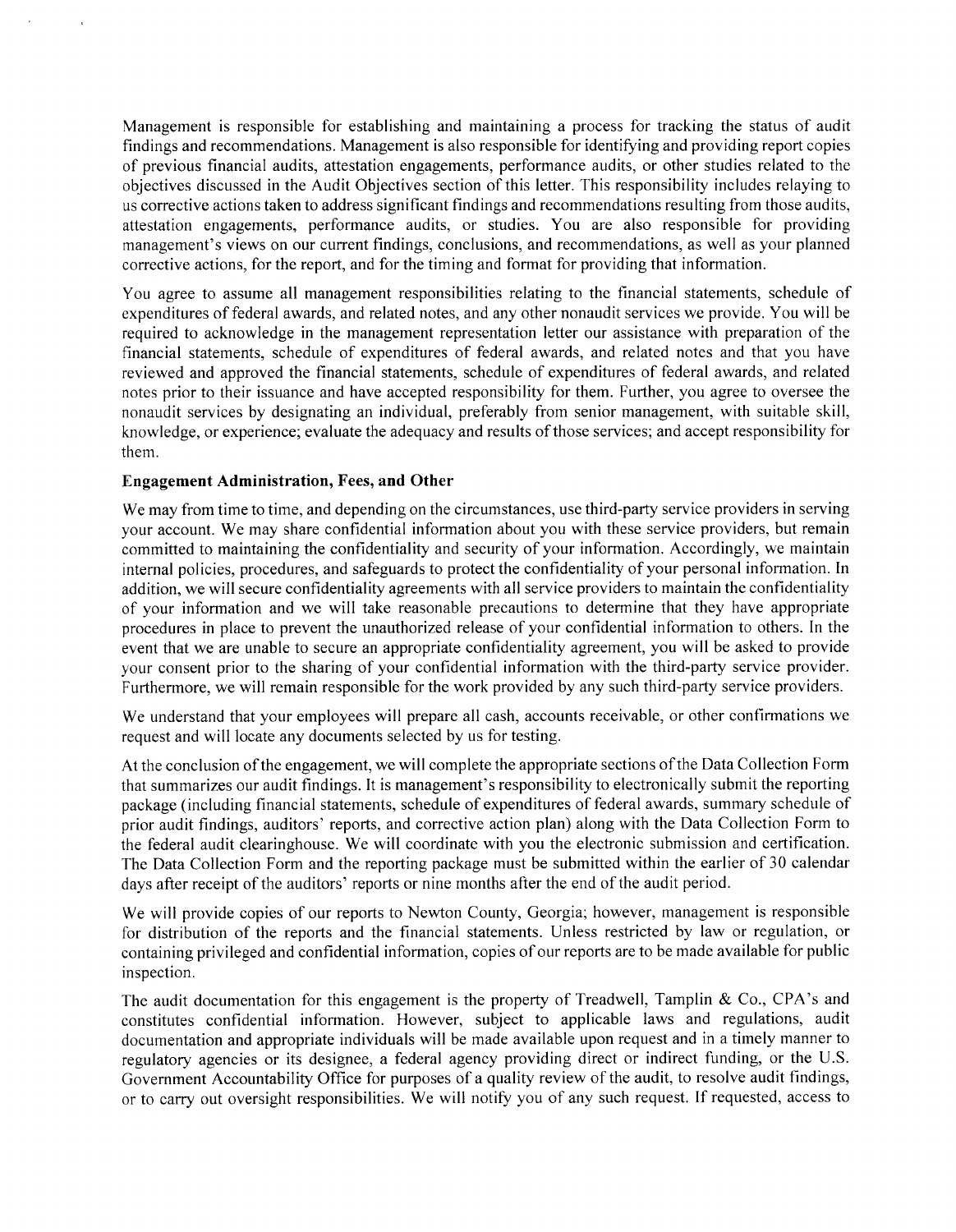such audit documentation will be provided under the supervision of Treadwell, Tamplin & Co., CPA's personnel. Furthermore, upon request, we may provide copies of selected audit documentation to the aforementioned parties. These parties may intend, or decide, to distribute the copies or information contained therein to others, including other governmental agencies.

The audit documentation for this engagement will be retained for <sup>a</sup> minimum of five years after the report release date or for any additional period requested by the any Oversight Agency for Audit, or Pass-through Entity. If we are aware that <sup>a</sup> federal awarding agency, pass- through entity, or auditee is contesting an audit finding, we will contact the party(ies) contesting the audit finding for guidance prior to destroying the audit documentation.

We expect to begin our audit on approximately August 25, 2016 and to issue our reports no later than December 32, 2016. M. Wayne Tamplin is the engagement partner and is responsible for supervising the engagement and signing the reports or authorizing another individual to sign them.

Our fee for these services will be at our standard hourly rates plus out-of-pocket costs ( such as report reproduction, word processing, postage, travel, copies, telephone, etc.) except that we agree that our gross fee, including expenses, will not exceed \$85,000-\$90,000. Our fee for the Single Audit will range from \$8,500-\$10,000 and \$4,000-\$8,000 for the DAC and DCA Report of Local Government Finances required reporting. Our standard hourly rates vary according to the degree of responsibility involved and the experience level of the personnel assigned to your audit. Our invoices for these fees will be rendered each month as work progresses and are payable on presentation. In accordance with our firm policies, work may be suspended ifyour account becomes <sup>60</sup> days or more overdue and may not be resumed until your account is paid in full. If we elect to terminate our services for nonpayment, our engagement will be deemed to have been completed upon written notification of termination, even if we have not completed our report( s). You will be obligated to compensate us for all time expended and to reimburse us for all out-of-pocket costs through the date of termination. The above fee is based on anticipated cooperation from your personnel and the assumption that unexpected circumstances will not be encountered during the audit. If significant additional time is necessary, we will discuss it with you and arrive at <sup>a</sup> new fee estimate before we incur the additional costs.

We appreciate the opportunity to be of service to Newton County, Georgia and believe this letter accurately summarizes the significant terms of our engagement. If you have any questions, please let us know. If you agree with the terms of our engagement as described in this letter, please sign the enclosed copy and return it to us.

Very truly yours,

 $3/4.50$ Oranbuck

Treadwell, Tamplin & Co., CPA's